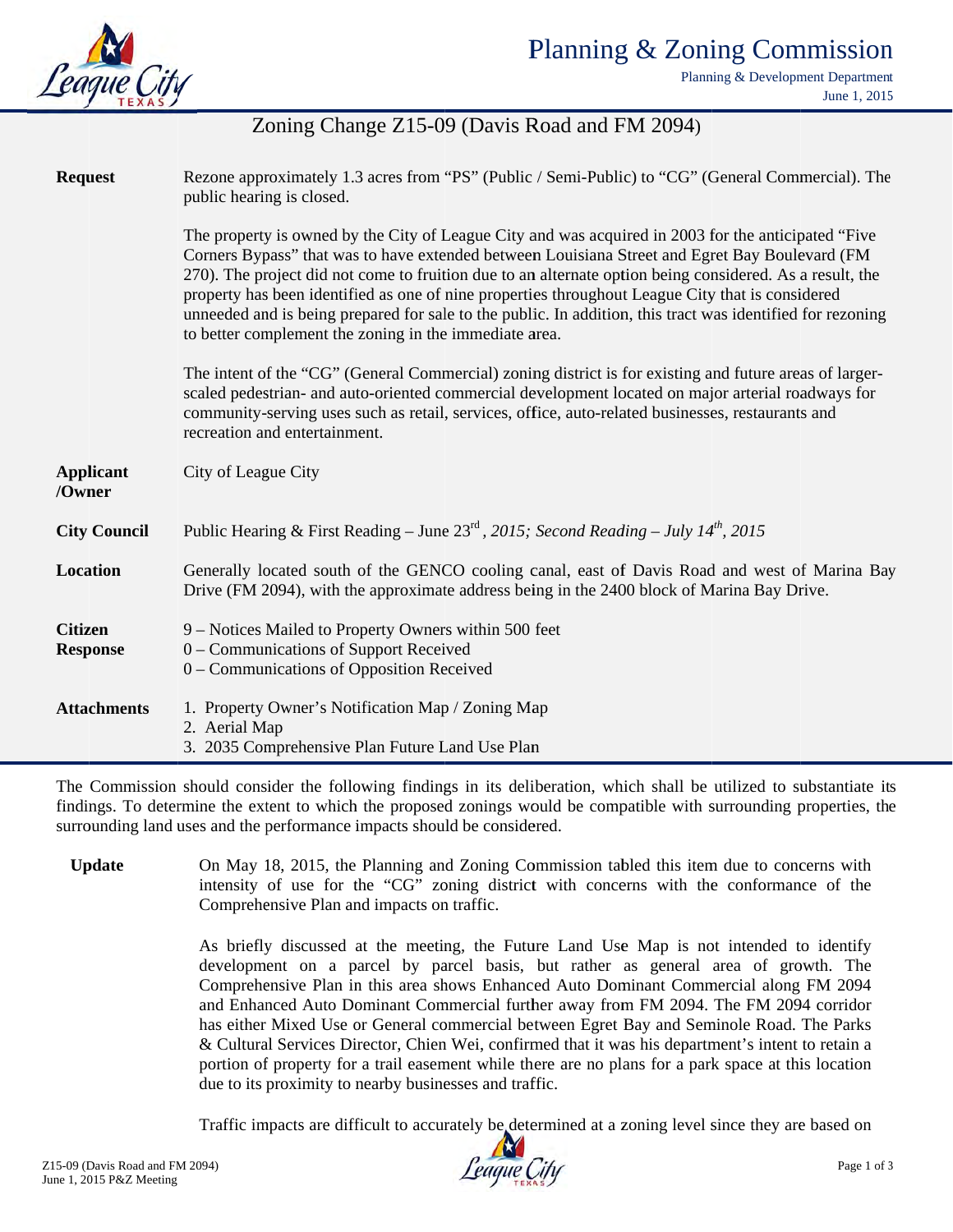the intensity of a use on a property. In addition, uses are typically permitted in more than one zoning district as well. Traffic impact assessments and access locations are considered at the development phase for a property.

**Background June 20, 2003** – City of League City acquires property for right-of-way for future Five Corners Bypass.

April 13, 2015 – Planning staff sent out notices for a neighborhood meeting.

April 21, 2015 – Planning staff held a neighborhood meeting at the Civic Center.

April 24, 2015 – Planning staff sent out public hearing notices to the surrounding property owners and installed public hearing signs on the property.

May 15, 2015 – Planning staff sent out notifications to the surrounding property owner of the rescheduled public hearing at City Council and installed updated public hearing signs on the property..

May 18, 2015 - Planning & Zoning Commission held a public hearing and tabled the item to the June 1, 2015 P&Z meeting.

**June 1, 2015** - Planning & Zoning Commission to consider a recommendation to City Council.

**June 23, 2015** – City Council scheduled to conduct public hearing and consider request on first reading.

**July 14, 2015** – Subject to approval on first reading, City Council to consider request on second reading.

#### Site and The undeveloped site lies directly adjacent to the south of the former GENCO Canal. No known protected trees are located on the property, however a Tree Disposition Plan will be required **Surrounding** Area when the property is eventually developed.

| <b>Direction</b> | <b>Surrounding Zoning</b>  | <b>Surrounding Land Use</b>            |
|------------------|----------------------------|----------------------------------------|
| North            | " $OS$ " and " $RMF-1.2$ " | Former GENCO Canal and Signature Point |
|                  |                            | Apartments                             |
| South            | ROW and "CG"               | Davis Road, FM 2094 and Amegy Bank     |
|                  | ROW, "OS" and "PS"         | FM 2094, Former GENCO Canal, CCISD     |
| East             |                            | <b>Clear Creek Campus Tract</b>        |
| West             | ROW, "OS" and "RSF-7"      | Davis Road, Former GENCO Canal and     |
|                  |                            | <b>Undeveloped Property</b>            |

### **Conformity with** Comprehensive Plan

The Future Land Use Plan of the 2035 Comprehensive Plan identifies the subject property as "Park/Open Space/Natural" Areas designated as "Park/Open Space/Natural" are intended as open spaces to provide for the natural floodplain, forest, wetlands along with limited regional area for recreation and open space.

This tract is in-line with developed tracts to the east and the west, just south of the former GENCO canal. The property is also located within the FM 2094 corridor and directly across from a large educational campus, in which the area is zoned with a mixture of public/semi-public, general and mixed use commercial. However, it is foreseeable that the tract would be difficult to maintain as a true natural area or open space as it is not large enough for regional purposes and its location in relation to the commercial corridor, adjacent development and traffic.

#### **Access and** Access will be provided from Davis Road and/or FM 2094 (Marina Bay Drive). However FM **Traffic** 2094 is under the jurisdiction of the Texas Department of Transportation (TxDOT) in which **Impacts** access onto FM 2094 would require a TxDOT permit.

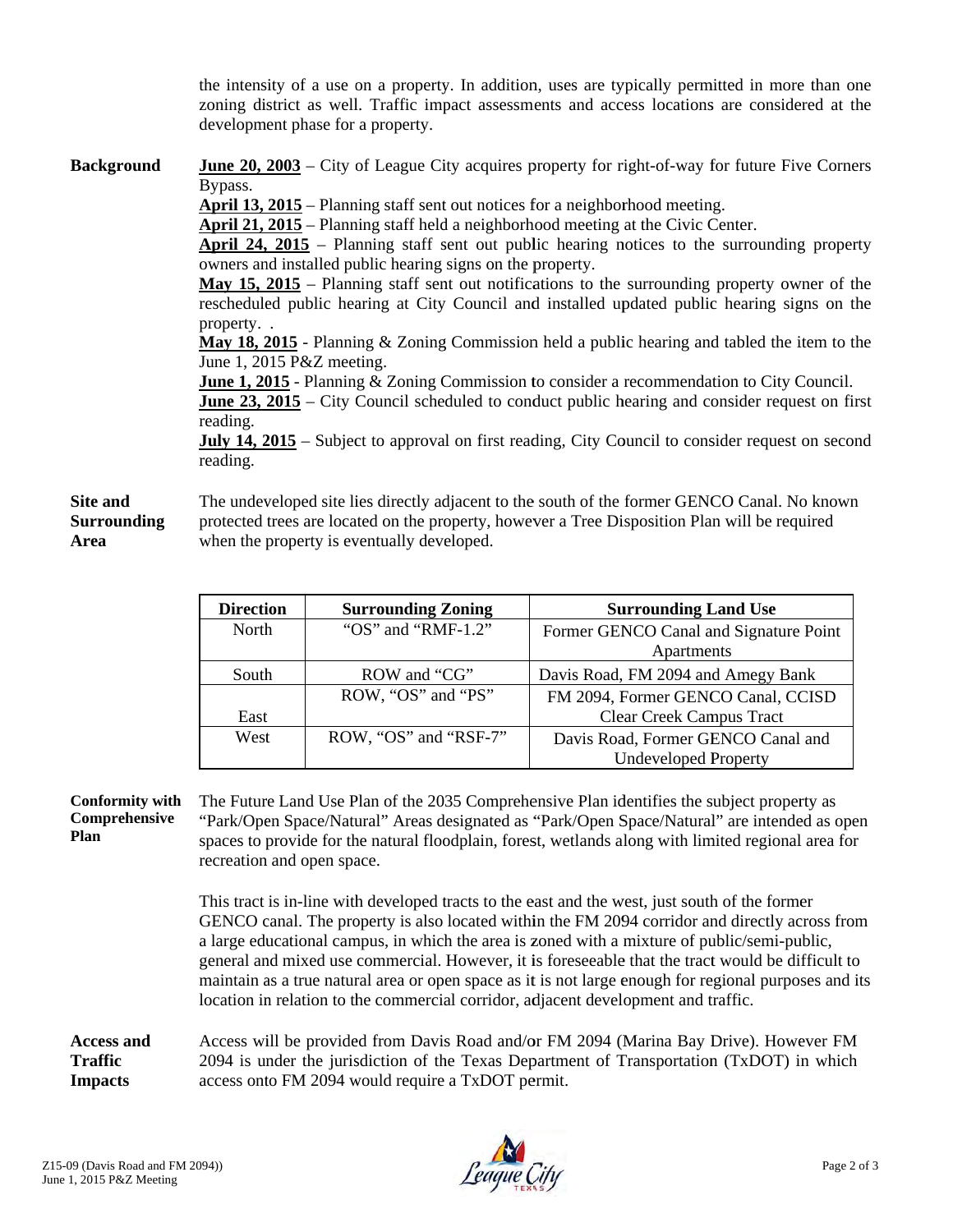## **FM 2094 (Marina Bay Drive)**

|                               | <b>Existing Conditions</b>                                                                                                     | <b>Proposed Conditions</b>      |
|-------------------------------|--------------------------------------------------------------------------------------------------------------------------------|---------------------------------|
| Roadway Type                  | Minor Arterial                                                                                                                 | <b>Minor Arterial</b>           |
| <b>ROW</b> Width              | 114 Feet                                                                                                                       | As Determined by TxDOT          |
| Width<br>Pavement<br>and Type | 4-lane, divided, 56-foot wide<br>concrete pavement width with a<br>22-foot wide center median and<br>sidewalks on either side. | As Determined by TxDOT          |
| <b>Davis Road</b>             |                                                                                                                                |                                 |
|                               | <b>Existing Conditions</b>                                                                                                     | <b>Proposed Conditions</b>      |
| Roadway Type                  | Local                                                                                                                          | Local                           |
| <b>ROW</b> Width              | 60 Feet                                                                                                                        | 60 Feet                         |
| Width<br>Pavement             | 2-lane, undivided, 28-foot wide                                                                                                | 2-lane, undivided, 28-feet wide |

## **Davis Road**

|                               | <b>Existing Conditions</b>                                  | <b>Proposed Conditions</b>                                                                   |
|-------------------------------|-------------------------------------------------------------|----------------------------------------------------------------------------------------------|
| Roadway Type                  | Local                                                       | Local                                                                                        |
| <b>ROW Width</b>              | 60 Feet                                                     | 60 Feet                                                                                      |
| Width<br>Payement<br>and Type | 2-lane, undivided, 28-foot wide<br>concrete pavement width. | 2-lane, undivided, 28-feet wide<br>concrete pavement width with<br>sidewalks on either side. |

**Water & Sew wer** Equivalent Dwelling Units (EDU's) are used to determine the capacity of water and waste water available to a site. With a single-family dwelling unit being equivalent to 1 EDU, the Engineering Department indicates that the water and sewer capacity are adequate to serve this development.

Water is accessible through an 8-inch water line along the east side of Davis Road.

Sanitary sewer is accessible through an 8-inch sewer line on the east side of Davis Road.

**Flo oodplain**  The entire property is currently located within the 500-year floodplain. Any form of development on the property may desire to investigate mitigation from the adjacent GENCO canal.

> It should be noted that the Federal Emergency Management Agency (FEMA) has indicated that new floodplain maps are being prepared for Galveston County and are anticipated to be finalized within the next 12 months. Preliminary floodplain maps show no change to the subject property, however the nearby canal is anticipated to have an increase flooding elevation.

**Pu ublic Benefit vs. . Imposed Ha ardship** Based upon the information provided, the Commission will have to determine "the gain to public Based upon the information provided, the Commission will have to determine "the gain to public<br>health, safety, welfare, due to denial of this application as compared to the hardship imposed upon the owner as a result of denial of the application."

**Rec commendation**  the owner as a result of denial of the application."<br>Staff reaffirms its recommendation to "CG" due to the adjacent properties being "CG" and surrounding commercial area in the Future Land Use Map. There hesitancy to request another commercial zoning district to avoid it being seen as being substantially inconsistent with the zoning of the surrounding area, based on a previous Texas Supreme Court ruling in the case of Pharr vs. Tippitt. d<br>g

For additional information, you may contact Mark Linenschmidt, Senior Planner at 281-554-1078 or at mark.linenschmidt@leaguecity.com.

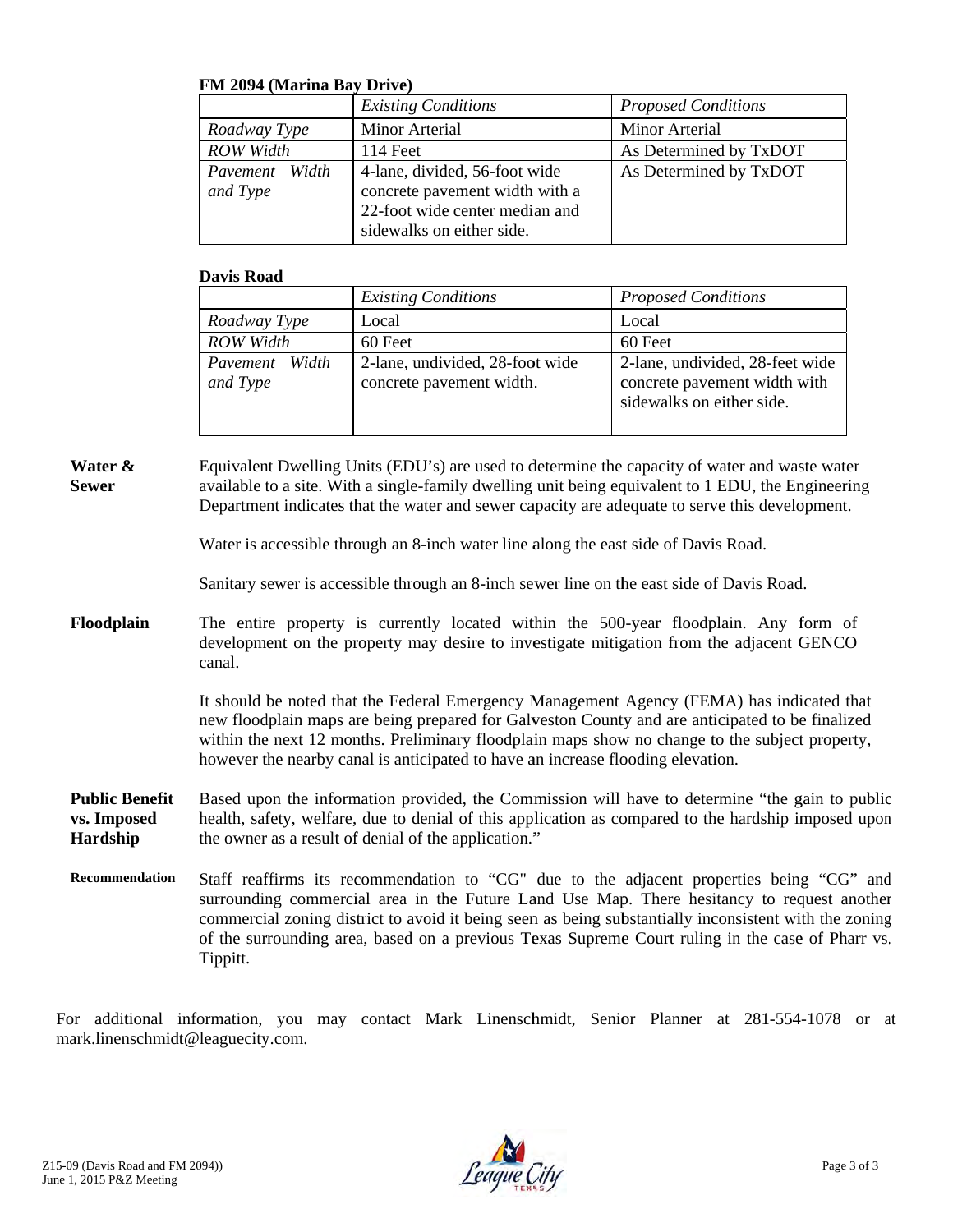The Lakefr Subdivision ront<br>ion<br>GEN<br>eenn

Signature Point **Apartments** 

> Marina Bay Drive (FM 2094)

Commercial

**Shopping Center** 

**GENCO Canal** 

Subject Property

**Amegy Bank** 

Undeveloped

Shopping Center **Commercial** 

Davis Road

Clear Creek Intermediate School

Bayou Brae Subdivision

ccisp Education Support Center

Undeveloped

**GENCO Canal**